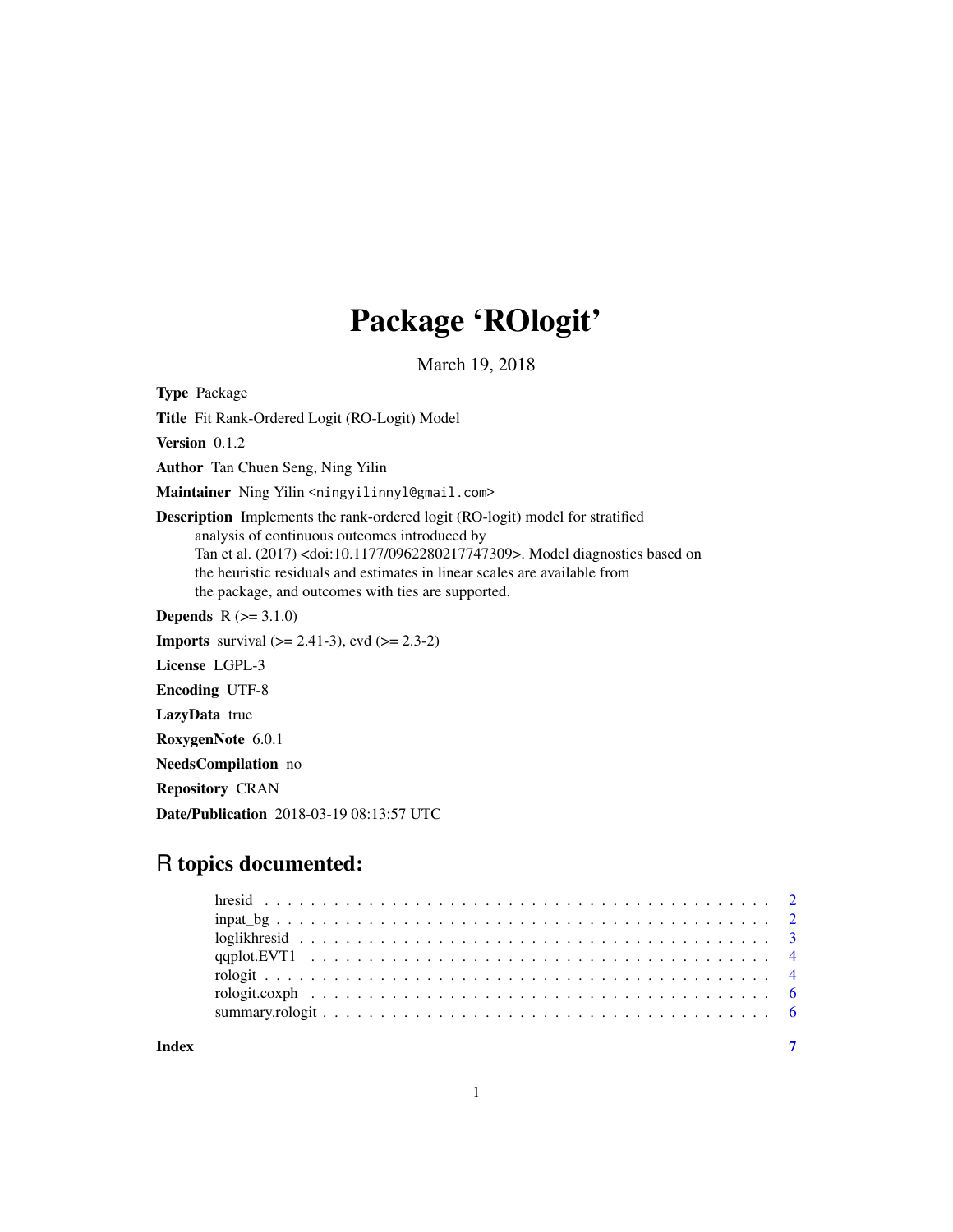<span id="page-1-0"></span>

#### Description

Obtain the heuristic residuals.

#### Usage

```
hresid(y, svar, design.mat, o, initial.res.par = c(\emptyset, \emptyset), ...)
```
#### Arguments

| y               | vector of numeric. The outcomes.                                                                                                                                                                                                                     |
|-----------------|------------------------------------------------------------------------------------------------------------------------------------------------------------------------------------------------------------------------------------------------------|
| svar            | vector of numeric. The strata variable.                                                                                                                                                                                                              |
| design.mat      | matrix. The design matrix including intercept term.                                                                                                                                                                                                  |
| $\Omega$        | matrix. Contains the estimated coefficients of the RO-logit and their SEs.                                                                                                                                                                           |
| initial.res.par |                                                                                                                                                                                                                                                      |
|                 | The initial values of the intercept and $log(scale)$ , to be passed to the optim func-<br>tion. The default values are set to $c(\theta, \theta)$ , yet users are recommended to try a<br>few initial values to make sure global optimum is reached. |
| $\ddots$        | Other parameters to be passed to the optim function. See optim for details.                                                                                                                                                                          |
|                 |                                                                                                                                                                                                                                                      |

#### Value

Returns a list containing the estimated intercept and log(scale), the covariance matrix of these two parameters, convergence status from optim, and the heuristic residuals.

inpat\_bg *Inpatient blood glucose data for 2487 patients*

#### Description

A simulated dataset containing inpatient point-of-care blood glucose (BG) measurements from 2487 non-critical care adult patients above 40 years old. Data was simulated based on real data.

#### Usage

inpat\_bg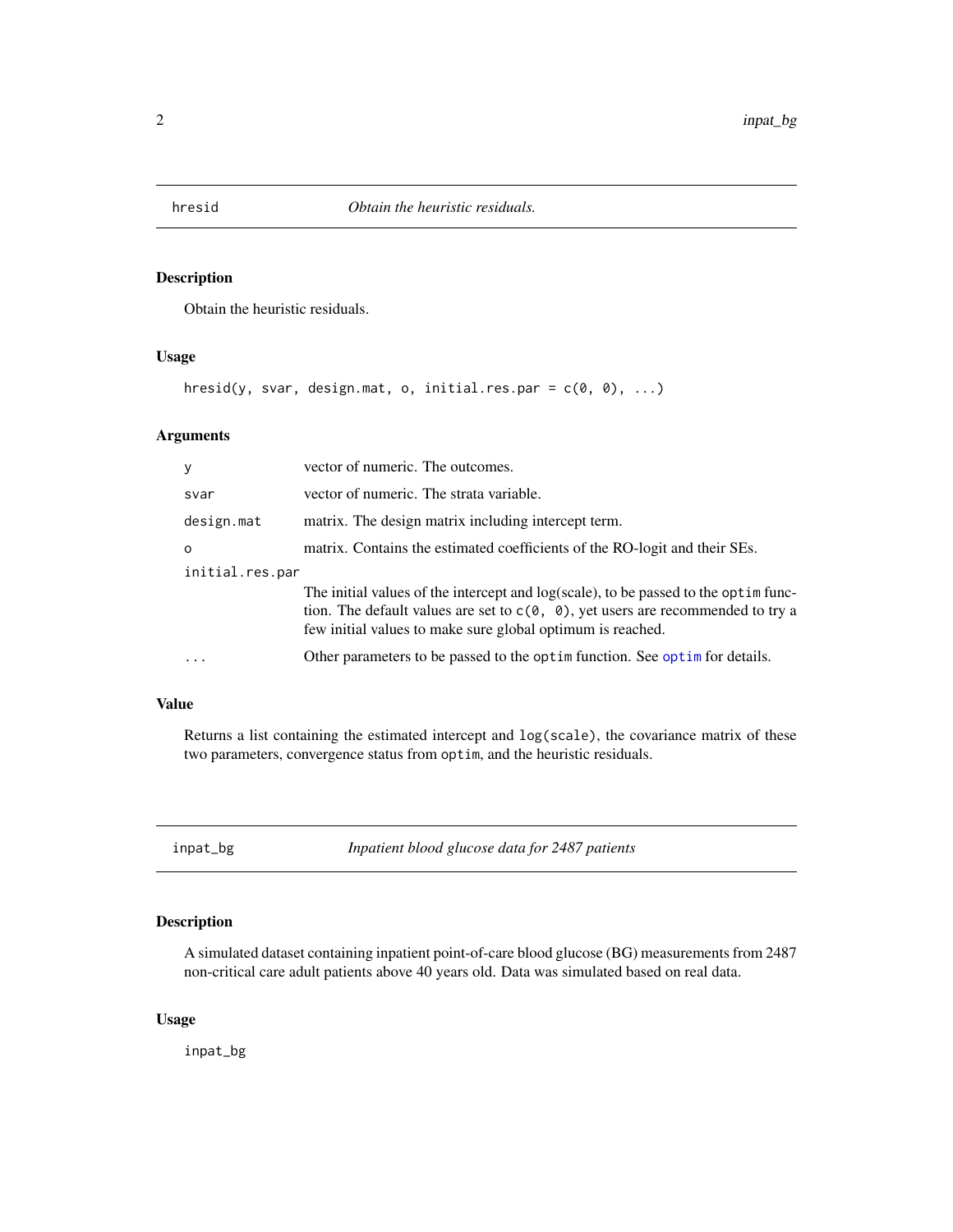#### <span id="page-2-0"></span>loglikhresid 3

#### Format

A data frame with 2487 rows and 13 variables:

bg\_mean Mean BG readings within each episode, in mmol/L.

bg\_sd Standard deviation of BG readings within each episode.

sex Gender of patients.

ward Whether each patient is in the medical ward (ward =  $\theta$ ) or surgical ward (ward = 1).

age\_group Patient group defined based on the median age.

los\_group Patient group defined based on the median of duration of monitoring episode.

bg\_freq\_group Patient group defined based on the median of daily BG monitoring frequency.

age Patients' age.

los Patients' duration of monitoring episode.

bg\_freq Patients' daily BG monitoring frequency.

#### References

Tan CS, Støer NC, Chen Y, Andersson M, Ning Y, Wee HL, Khoo EY, Tai ES, Kao SL, Reilly M. A stratification approach using logit-based models for confounder adjustment in the study of continuous outcomes. Statistical methods in medical research. 2017 Jan 1:0962280217747309.

loglikhresid *The negative log likelihood function for obtaining heuristic residuals*

#### Description

Compute the negative log-likelihood for obtaining heuristic residuals.

#### Usage

```
loglikhresid(par, y, x, par1)
```
#### Arguments

| par          | vector of numeric. Contain the intercept, first entry, and coefficient of log(sigma),<br>second entry. |
|--------------|--------------------------------------------------------------------------------------------------------|
| <b>V</b>     | vector of numeric. Centered outcomes within each stratum.                                              |
| $\mathsf{x}$ | matrix. The design matrix including intercept term.                                                    |
| par1         | vector of numeric. The estimated coefficients from RO-logit model.                                     |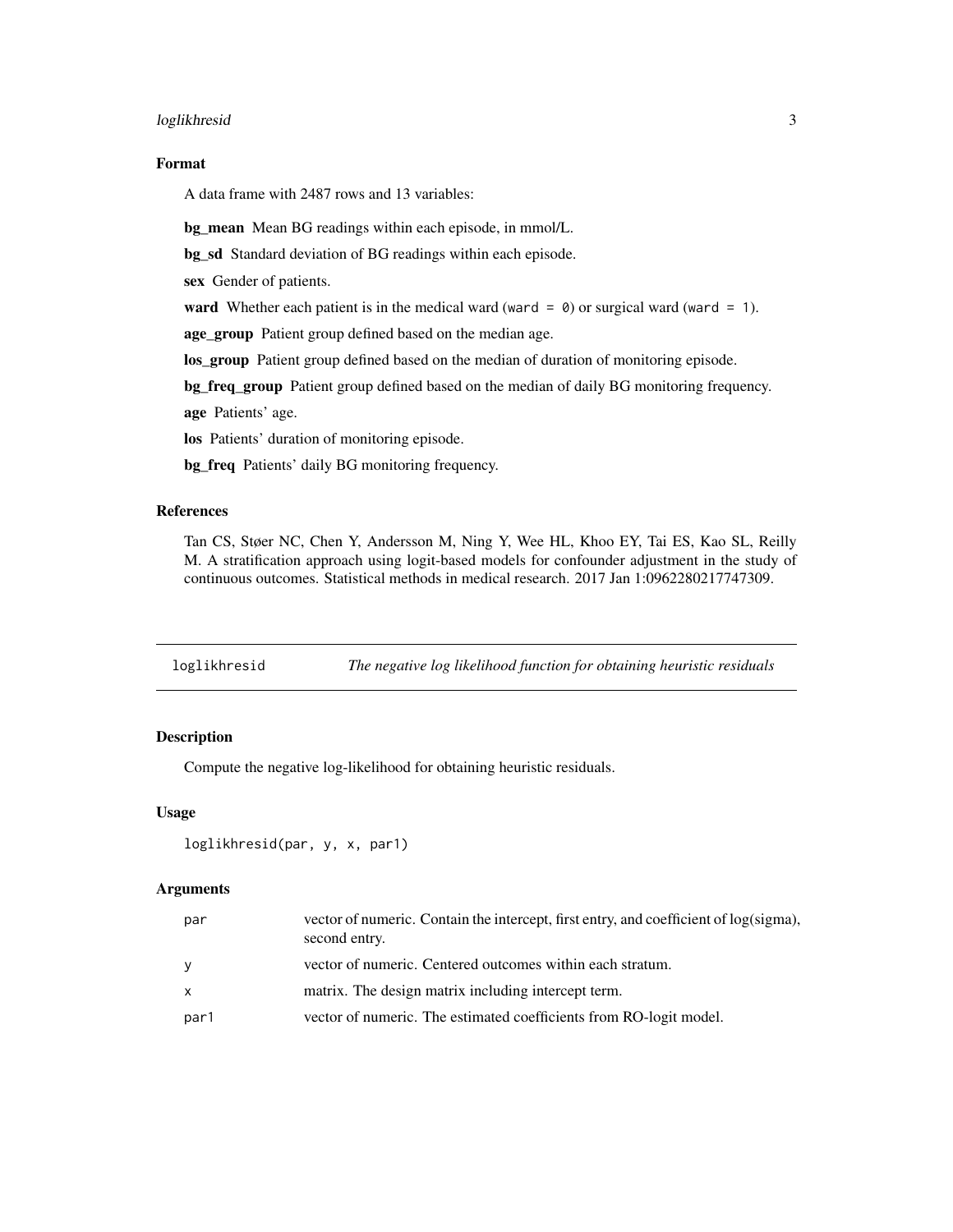#### Description

Make Q-Q plot for residual diagnostics.

#### Usage

```
qqplot.EVT1(hresid, scale)
```
#### Arguments

| hresid | vector of numeric. The heuristic residuals. |
|--------|---------------------------------------------|
| scale  | numeric. The scale parameter.               |

#### Examples

```
## Not run:
hresid \leq evd::rgumbel(n = 100, loc = 0, scale = 3)
qqplot.EVT1(hresid = hresid, scale = 3)
```
## End(Not run)

```
rologit Fit RO-logit model and obtain heuristic residuals
```
#### Description

Fit RO-logit model and obtain heuristic residuals

#### Usage

```
rologit(yvar, evar, cfdr = NULL, emod = NULL, svar, dat, method = "efron",
 initial.res.par = c(0, 0), plot = TRUE, ...)
```
#### Arguments

| yvar | string. Name of outcome variable.                                               |
|------|---------------------------------------------------------------------------------|
| evar | string (or vector of strings). Name of $exposure(s)$ .                          |
| cfdr | string (or vector of strings). Names of confounder(s). Default is NULL.         |
| emod | string (or vector of strings). Name of effect modifier(s). Default is $NULL$ .  |
| svar | string. Name of stratum variable. Use NULL to fit model without stratification. |
| dat  | data. frame. Contains all the variables needed for the analysis.                |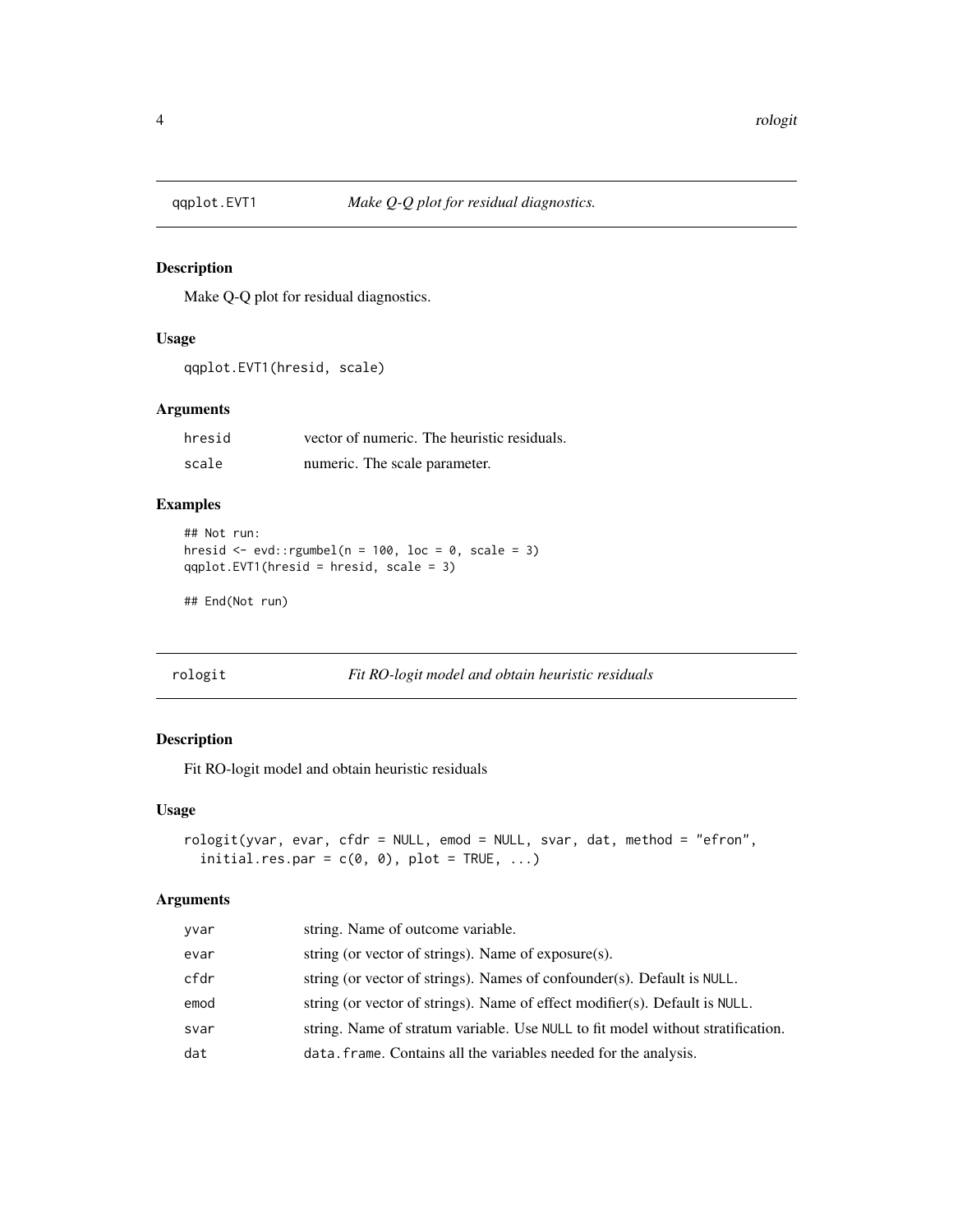#### <span id="page-4-0"></span>rologit 5 and 5 and 5 and 5 and 5 and 5 and 5 and 5 and 5 and 5 and 5 and 5 and 5 and 5 and 5 and 5 and 5 and 5

| method          | string. Use Efron ("efron") or Breslow ("breslow") method for handling ties<br>in the outcome. The default is "efron". See coxph for details.                                                                                             |
|-----------------|-------------------------------------------------------------------------------------------------------------------------------------------------------------------------------------------------------------------------------------------|
| initial.res.par |                                                                                                                                                                                                                                           |
|                 | The initial values of the intercept and log(scale), to be passed to the optimulation-<br>tion. The default values are set to $c(0, 0)$ , yet users are recommended to try a<br>few initial values to make sure global optimum is reached. |
| plot            | logic. To plot the Q-Q plot for the heuristic residuals. Default is TRUE.                                                                                                                                                                 |
| $\ddots$ .      | Other parameters to be passed to the optim function for the second stage analy-<br>Sis.                                                                                                                                                   |

#### Value

Returns a list containing obj (the RO-Logit model fitted using coxph), hresid (the vector of heuristic residuals), logscale (log of scale parameter of the heuristic residuals), and coefficients (a data.frame with estimated coefficients before and after scaling).

#### References

- Allison PD, Christakis NA. Logit-models for sets of ranked items. Sociological Methodology 1994, Vol 24. 1994;24:199-228.
- Beggs S, Cardell S, Hausman J. Assessing the Potential Demand for Electric Cars. J Econometrics. 1981;17:1-19.
- Tan CS, Støer NC, Chen Y, Andersson M, Ning Y, Wee HL, Khoo EY, Tai ES, Kao SL, Reilly M. A stratification approach using logit-based models for confounder adjustment in the study of continuous outcomes. Statistical methods in medical research. 2017 Jan 1:0962280217747309.
- Therneau TM, Grambsch PM. Modeling Survival Data: Extending the Cox Model: Springer New York; 2000.

#### Examples

```
# Fit an RO-logit model to determine whether the glycaemic control of
# patients differs between medical and surgical wards.
data(inpat_bg)
# Divide patients into strata based on age, gender, duration of monitoring
# episodes, and frequency of daily BG measurements.
inpat_bg$group <- paste(inpat_bg$age_group, inpat_bg$sex, inpat_bg$los_group,
                        inpat_bg$bg_freq_group, sep = "|")
# Fit an RO-logit model with mean BG reading as the outcome and ward as the
# exposure:
obj <- rologit(yvar = "bg_mean", evar = "ward", svar = "group",
               dat = input_bg, initial,res.par = c(2, 2)summary(obj)
```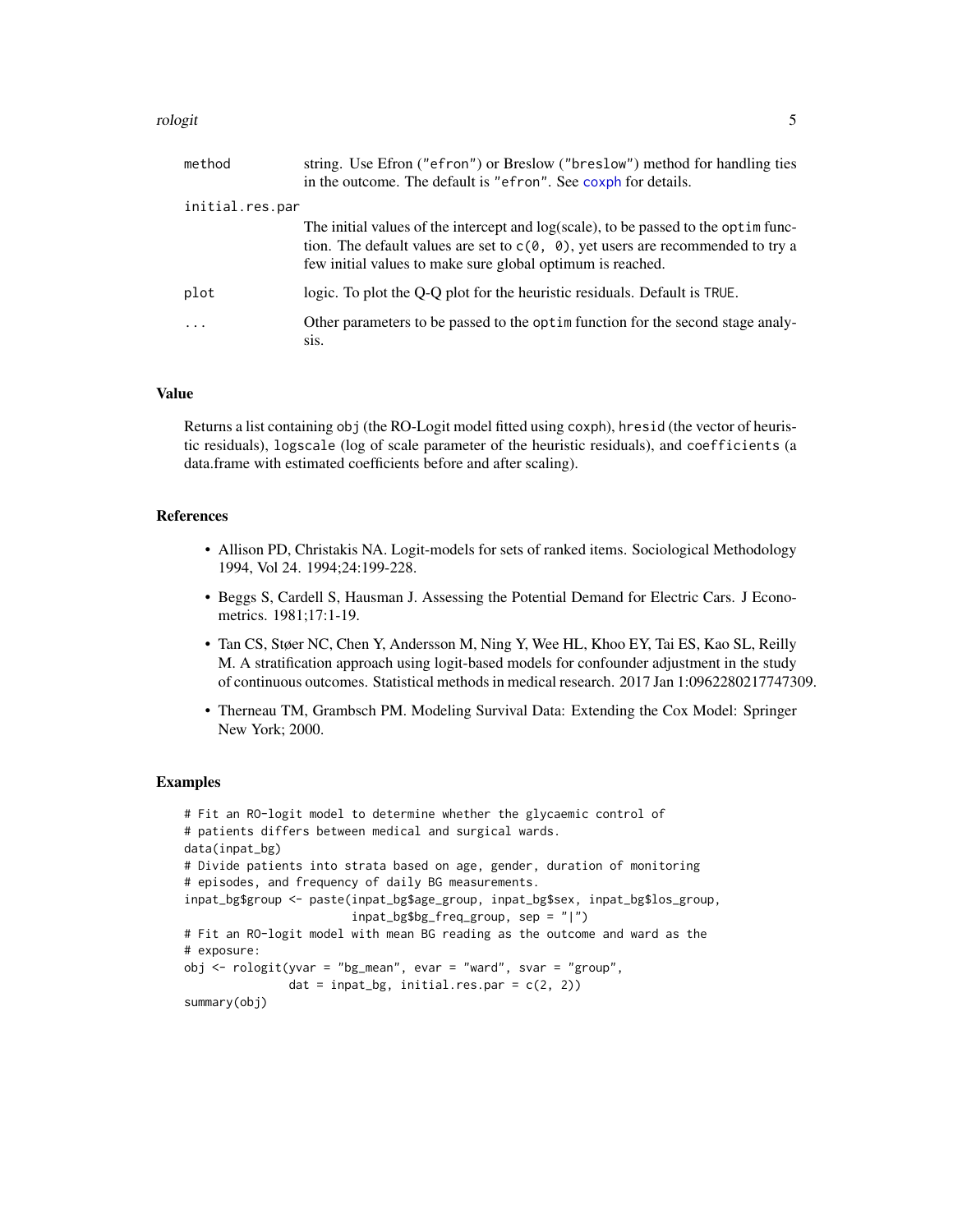<span id="page-5-0"></span>

#### Description

Fit RO-logit model using Cox-PH

#### Usage

```
rologit.coxph(design.mat, y, svar = NULL, method = "efron")
```
#### Arguments

| design.mat | The design matrix without intercept term.                                                                                                     |
|------------|-----------------------------------------------------------------------------------------------------------------------------------------------|
| <b>V</b>   | vector of numeric. The outcomes.                                                                                                              |
| svar       | vector of numeric. The strata variable.                                                                                                       |
| method     | string. Use Efron ("efron") or Breslow ("breslow") method for handling ties<br>in the outcome. The default is "efron". See coxph for details. |

#### Value

Returns the model fitted using coxph.

| summary.rologit | Summarise RO-Logit Model |  |
|-----------------|--------------------------|--|
|-----------------|--------------------------|--|

#### Description

Prints the estimated coefficients of an RO-Logit model.

#### Usage

## S3 method for class 'rologit' summary(object, ...)

#### Arguments

| object   | Model object fitted using rologit.                   |
|----------|------------------------------------------------------|
| $\cdots$ | Additional arguments affecting the summary produced. |